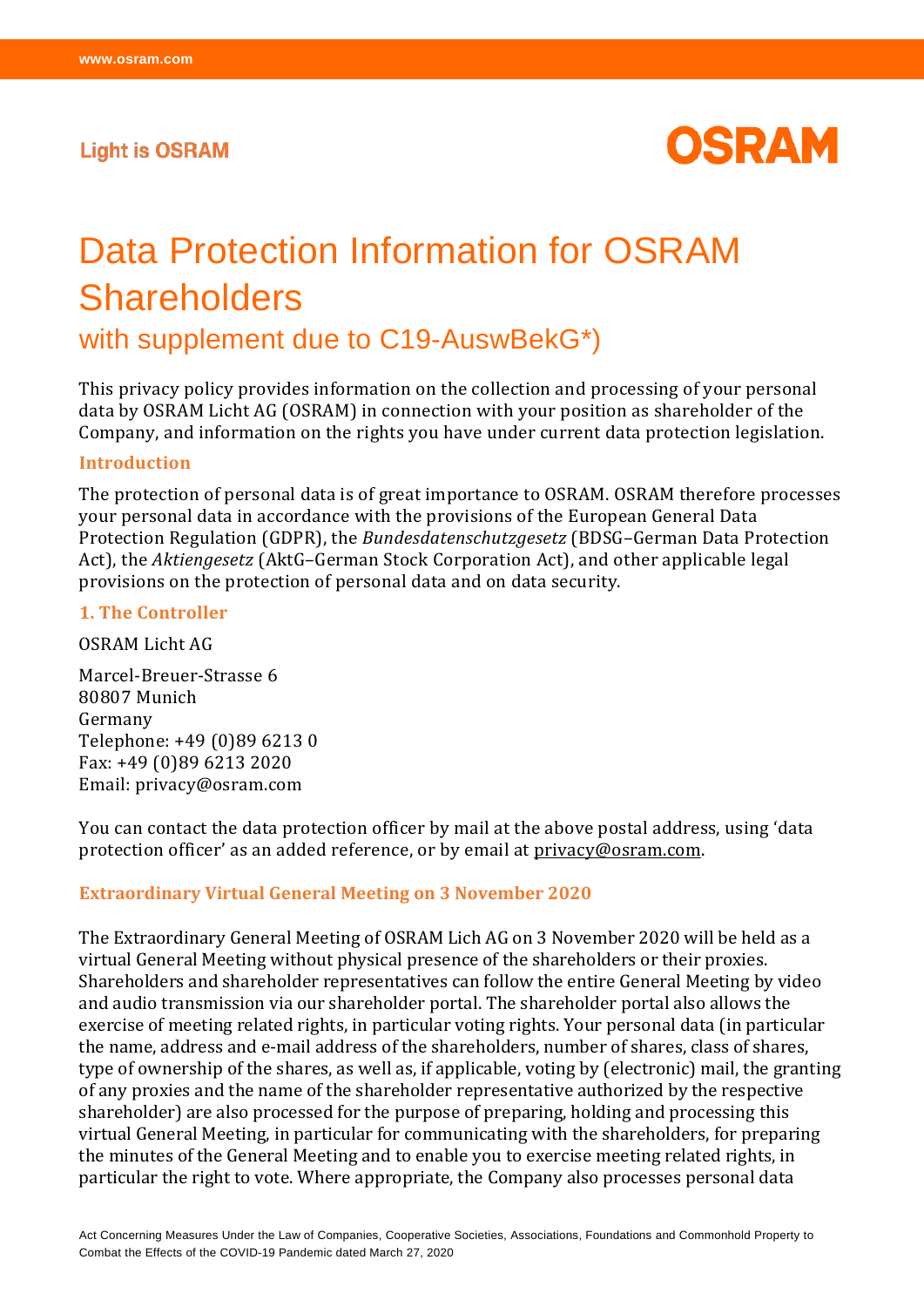relating to questions submitted in advance of the General Meeting, motions sent, election proposals and requests by shareholders or shareholder representatives in connection with the General Meeting and objections to resolutions of the General Meeting. If you visit our shareholder portal on the Internet, we also collect data on access to and use of this portal (in particular data accessed or requested, date and time of access, notification whether the access was successful, type of web browser used, IP address, shareholder number, password, granting of consent to our terms of use, as well as login and timestamp of your login and logout), which your browser transmits to us.

## **2. Processing Purpose, Categories of Data, and Legal Basis of Processing Activities**

OSRAM-shares are registered shares. The credit institutions involved in the purchase and/or management of your registered OSRAM shares regularly share with us such information as required by us for the purpose of maintaining the share register. This includes information required under section 67 AktG, such as the name, date of birth, and address, and also the nationality of the shareholder. Data is transmitted through Clearstream Banking Frankfurt (CBF), the central securities depository that handles the technical processing of securities transactions and holds the shares in custody for the credit institutions.

We use your personal data for the purposes described in the Stock Corporation Act. These include, in particular, the maintenance of the share register, communications with you as a shareholder, and the organization and hosting of General Meetings. Beyond this, we use your personal data only for purposes that are compatible with the aforementioned (in particular for the preparation of statistics, e.g. to illustrate shareholder trends, the number of transactions, or overviews of the largest shareholders).

The legal basis for the processing of personal data are the provisions of the German Stock Corporation Act (section 118 et seqq. AktG), including the relevant provisions of the Act on Mitigation of the Consequences of the COVID19 Pandemic in Civil, Insolvency and Criminal Procedure Law (Art. 2 sec. 1), in each case in conjunction with Art. 6 para. 1 sentence 1 lit. c GDPR. If you as a shareholder submit questions in the run-up to the virtual General Meeting and your questions are answered at the General Meeting by stating your name, we will process your data to safeguard legitimate interests in accordance with Art. 6 (1) lit. f) GDPR. This data processing is necessary to safeguard the legitimate interests of OSRAM Licht AG in order to enable the virtual General Meeting to run smoothly (without the physical presence of shareholders or their representatives).

In addition, we may also process your personal data to fulfill other legal obligations such as regulatory requirements or storage obligations pursuant to stock corporation, commercial and tax law.

In the context of the authorization of the proxies appointed by the Company for the General Meeting, for example, we are obliged under the provisions of the AktG to keep a verifiable record of the data provided by shareholders as proof of authorization. In this case, the relevant provisions of the AktG and Article 6 (1) c GDPR constitute the legal basis for the processing of personal data.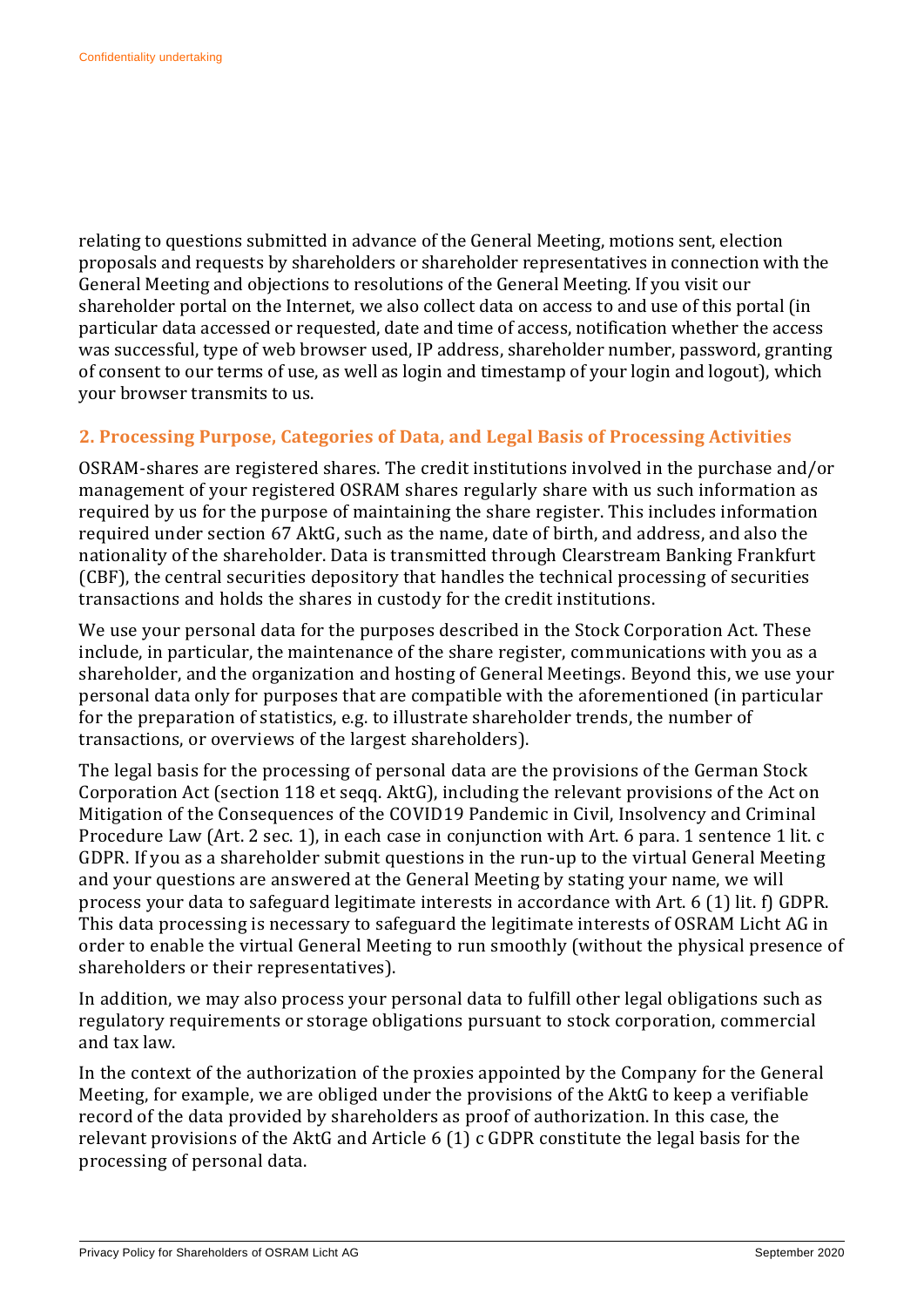In certain individual cases, we also process your data as necessary to pursue our legitimate interests in accordance with Article 6 (1) f GDPR. This occurs, for example, in the event of a capital increase, when individual shareholders have to be excluded from the communication of a rights offering based on their nationality or place of residence, in order to ensure compliance with applicable securities laws in the relevant non-European countries.

If you request voting cards for the General Meeting for a person you have authorized to attend on your behalf, it is your responsibility to inform this authorized person about the collection of personal data by OSRAM. OSRAM collects the personal data of the authorized person exclusively for the purposes of sending the voting cards and organizing the participation in the person at the General Meeting, including their exercise of relevant rights and, especially, the voting right.

In the event that we want to process your personal data for a purpose that is not specified in this privacy policy, we will notify you of this planned processing activity in accordance with the relevant statutory requirements.

## **3. Transfer and Sharing of Personal Data**

External service providers:

We use external service providers for certain tasks in relation to the administration and technical maintenance of the share register (share register service provider, IT service provider) and the organization and hosting of General Meetings (AGM service provider, providers of printing and mailing services for shareholder notifications).

The OSRAM shareholder portal is made available and operated on behalf of OSRAM Licht AG by Computershare Deutschland GmbH & Co. KG, Elsenheimerstrasse 61, 80687 Munich, Germany ('Computershare'). On this portal, your personal data will be collected, processed, and used only within the scope of a commissioned data processing agreement concluded between OSRAM Licht AG and Computershare. Computershare is not permitted to use your personal data for its own purposes.

#### Other recipients:

Personal data is shared with service providers outside the EU or EEA only if the European Commission has confirmed that the relevant third country maintains appropriate data protection standards or if appropriate data protection guarantees (e.g. binding internal data protection requirements of the company or an agreement based on the standard contractual clauses issued by the European Commission) are in place. Detailed information on this issue and on the data protection standards of our service providers in third countries can be requested from the address specified in Item 1 of this privacy policy.

## **4. Storage Periods**

We generally anonymize or erase your personal data as soon as it is no longer required for the abovementioned purposes, unless we are required to continue storing it under statutory record-keeping and retention obligations, e.g. pursuant to relevant provisions of the AktG, the *Handelsgesetzbuch* (HGB–German Commercial Code), or the *Abgabenordnung* (AO–German